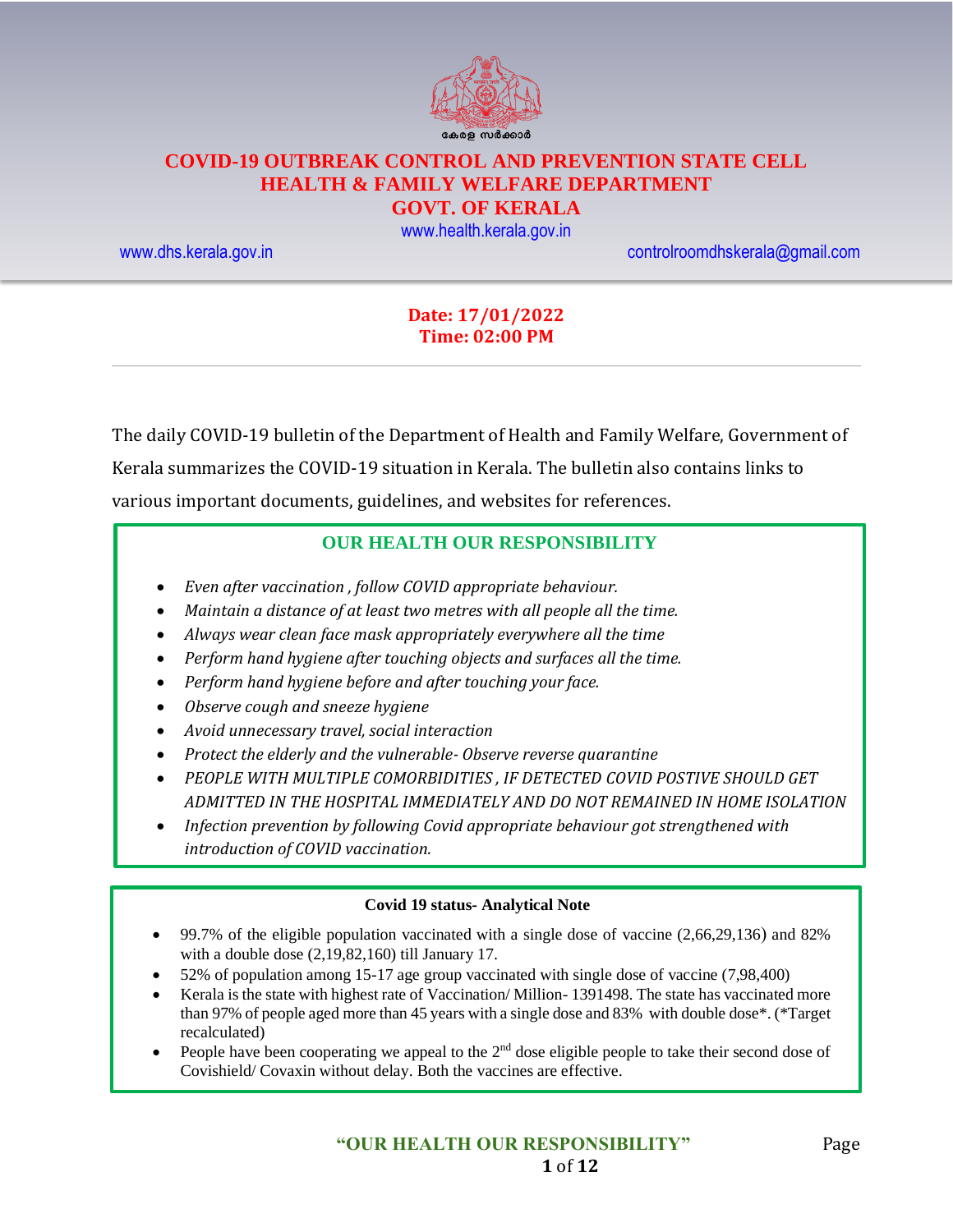- **As per today's data, among the 22,946 positives, 21,295 persons were eligible for vaccination. 1390 were vaccinated with single-dose and 12,921 were fully vaccinated.**
- **6984 persons had no history of vaccination. This sub cohort needs to be followed and among them people having morbidity are advised to access health care in a Hospital.** All vaccinated people should follow covid appropriate behaviour.
- **Non vaccinated people with co morbidity have higher chances of mortality based on the mortality analysis. Hence, especially people with comorbidities should be careful. All must follow Covid appropriate behaviors.**
- **COVID-19 vaccines protect people from getting infected and become severely ill, and significantly reduce the likelihood of hospitalization and death**.
- **During January 10– January 16, the average active cases were 67,495 out of them an average of around 0.8% only were admitted in oxygen beds and 0.9% were in ICU. During this period there was an increase of around 60,161 new cases.**

**The growth rate in newly declared cases increased by 182% during the same week compared to the previous week. The number of active patients, number of those admitted in hospitals, field hospitals, ICU, ventilator and in oxygen supported beds has increased by 160%, 41%,90%, 21%, 6% and 30% respectively in this week compared to previous week.** For any disease control program, active case finding is important. The state is doing appropriate testing. However, there is an apprehension regarding test positivity rate. It is hereby explained that test positivity rate indicates the infection. There are two specific issues all may understand i.e. **contracting infection** and because of contracting infection **the disease manifestation**. The World over post vaccination phase, contracting infection to disease manifestation is examined as CONVERSION RATE to decide the severity of pandemic. The data as on date suggests the conversion rate is stable because the People are following instructions, taking vaccines. However, it can be further improved with cooperation from all i.e. positive person having comorbidities should not delay their arrival in Hospital and take treatment as per the treatment protocols.

- Out of total 1,21,458 cases of infection only 3.7% of the active cases are admitted either in hospital/Field hospitals. This percentage is more or less constant and that indicates that the progression toward disease of the person who is infected is not very alarming and appropriate care and support is being given to patients. The patients who arrive late in the hospital even though having morbidity are the majority patients in the hospitals and Diabetes and Hypertension together being the most common cause of patient death. Therefore, we request people with co morbidities once detected with covid infection to get hospitalized in time.
- Based on the Covid positive data during June, July and August, 6% of the Covid positive patients had taken a single dose of Covid 19 vaccination and 3.6% had taken two doses of covid 19 vaccination. This indicates that vaccinated people may get infected, even though it is very less. It indicates that post vaccination immunity is effective in preventing infection. Vaccinated people are advised to consult Doctor only when symptomatic. Vaccinated people should follow covid appropriate behaviour.
- Symptomatic non-Vaccinated people may do RTPCR test. Antigen testing is only for emergency purpose. Non vaccinated people with co-morbidities to do testing by RTPCR and consult doctor.
- Repeat RTPCR is not needed among the people who are detected COVID positive in the previous 3 months. All young person detected positive and at home isolation should do blood sugar test.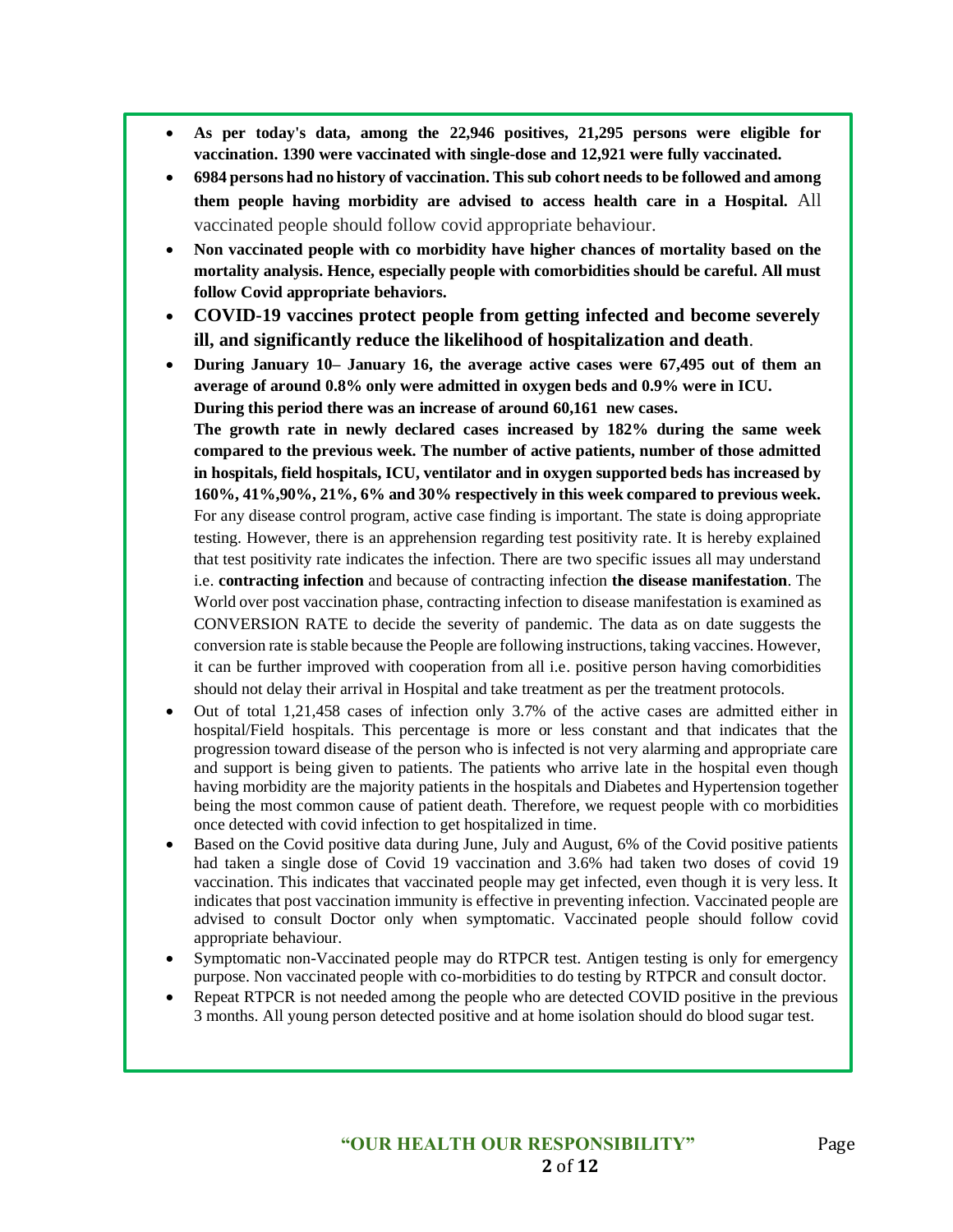### **PART- 1 SUMMARY OF COVID CASES AND DEATH Table 1. Summary of COVID-19 cases till 16/1/2022**

| <b>Positive</b><br>cases | <b>Recovere</b><br>α<br>patients | <b>New</b><br>persons in<br>Quarantine<br>/ Isolation | <b>New</b><br>Persons in<br>Home,<br><b>Institution</b><br>quarantine | <b>New</b><br>persons<br><i>in</i><br><b>Hospital</b><br><b>Isolation</b> | <b>Total no of</b><br><b>Deaths</b><br>reported | No of<br>deaths<br>declared<br>as per<br>appeal<br>G.0.(Rt)<br>No.2110/2<br>021/H&F<br><b>WD</b><br>(B) | No of pending<br>deaths<br>declaration of the<br>cases up to 18<br>June 2021 (offline<br>period of death<br>reporting)<br>As per $G.0(Ft)$<br>No.2219/2021/H&F<br><b>WD Dated 14</b><br><b>October</b><br>(C) |
|--------------------------|----------------------------------|-------------------------------------------------------|-----------------------------------------------------------------------|---------------------------------------------------------------------------|-------------------------------------------------|---------------------------------------------------------------------------------------------------------|---------------------------------------------------------------------------------------------------------------------------------------------------------------------------------------------------------------|
| 5378831                  | 5223430                          | 31748                                                 | 31220                                                                 | 528                                                                       | 50832                                           | 16256                                                                                                   | 3779                                                                                                                                                                                                          |

# **Table 2. Summary of new COVID-19 cases (last 24 hours)**

| <b>Positive</b><br>cases | <b>Recovere</b><br>đ<br>patients | <b>New</b><br>persons in<br>Quarantin<br>e/<br><b>Isolation</b> | <b>New</b><br>Persons in<br>Home,<br><b>Institution</b><br>quarantine | <b>New</b><br>persons<br><i>in</i><br>Hospital<br><b>Isolation</b> | No of<br><b>Deaths</b><br>reported<br>daily<br>(A) | No of<br>deaths<br>declared as<br>per appeal<br>G.0.(Rt)<br>No.2110/20<br><b>21/H&amp;FWD</b><br>(B) | No of pending<br>deaths<br>declaration of<br>the cases up to<br><b>18 June 2021</b><br>(offline period of<br>death reporting)<br>As per G.O.(Rt)<br>No.2219/2021/H&<br><b>FWD Dated 14</b><br><b>October</b><br>(C) |
|--------------------------|----------------------------------|-----------------------------------------------------------------|-----------------------------------------------------------------------|--------------------------------------------------------------------|----------------------------------------------------|------------------------------------------------------------------------------------------------------|---------------------------------------------------------------------------------------------------------------------------------------------------------------------------------------------------------------------|
| 22946                    | 5280                             | 31697                                                           | 30986                                                                 | 711                                                                | 18                                                 | 54                                                                                                   | 0                                                                                                                                                                                                                   |

# **Table 3. Cumulative summary as on 17/01/2022**

| <b>Total</b><br><b>Positive</b><br>cases | <b>Active</b><br>cases | <b>Total</b><br><b>Recover</b><br>ed | <b>Total</b><br>person<br>s in<br><b>Quarant</b><br>ine/<br><b>Isolatio</b><br>$\mathbf n$ | Persons in<br>Home/Ins<br>titution<br>quarantin<br>e | <b>Persons</b><br><i>in</i><br><b>Hospital</b><br><b>Isolatio</b><br>n | <b>Total</b><br>No of<br><b>Deaths</b><br>(D) | <b>Total No of</b><br>deaths<br>declared<br>as per<br>appeal<br>G.0.(Rt)<br>No.2110/20<br><b>21/H&amp;FWD</b><br>(E) | <b>Total No of</b><br>pending deaths<br>declaration of the<br>cases up to 18 June<br><b>2021 (offline</b><br>period of death<br>reporting)<br>As per G.O.(Rt)<br>No.2219/2021/H&F<br><b>WD Dated 14</b><br><b>October</b><br>(F) |
|------------------------------------------|------------------------|--------------------------------------|--------------------------------------------------------------------------------------------|------------------------------------------------------|------------------------------------------------------------------------|-----------------------------------------------|----------------------------------------------------------------------------------------------------------------------|----------------------------------------------------------------------------------------------------------------------------------------------------------------------------------------------------------------------------------|
| 5401777                                  | 121458                 | 5228710                              | 241087                                                                                     | 236030                                               | 5057                                                                   | 50904                                         | 16310                                                                                                                | 3779                                                                                                                                                                                                                             |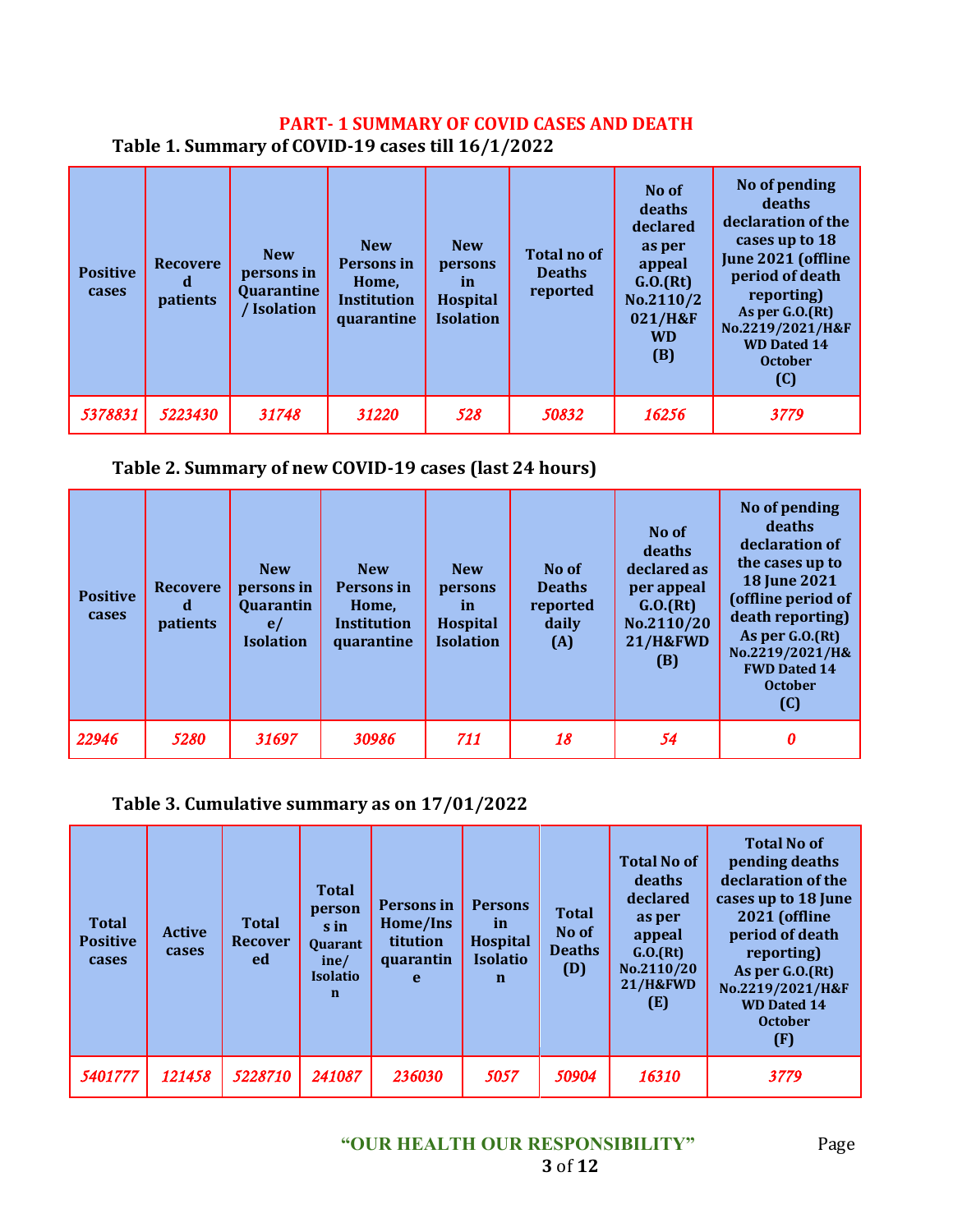| <b>District</b>    | <b>Positive Cases</b><br>declared today | <b>Declared Negative</b><br>today | <b>Positive cases</b><br>admitted in<br>the district |
|--------------------|-----------------------------------------|-----------------------------------|------------------------------------------------------|
| Thiruvananthapuram | 5863                                    | 579                               | 30149                                                |
| Kollam             | 1264                                    | 29                                | 7061                                                 |
| Pathanamthitta     | 872                                     | 487                               | 3671                                                 |
| Alappuzha          | 835                                     | 336                               | 3995                                                 |
| Kottayam           | 1476                                    | 308                               | 9030                                                 |
| Idukki             | 605                                     | 227                               | 3442                                                 |
| Ernakulam          | 4100                                    | 1607                              | 20124                                                |
| Thrissur           | 1861                                    | 402                               | 11995                                                |
| Palakkad           | 1191                                    | 215                               | 5070                                                 |
| Malappuram         | 935                                     | 133                               | 5817                                                 |
| Kozhikode          | 2043                                    | 513                               | 12015                                                |
| Wayanad            | 227                                     | 66                                | 2048                                                 |
| Kannur             | 1100                                    | 280                               | 4994                                                 |
| Kasaragod          | 574                                     | 98                                | 2047                                                 |
| <b>Total</b>       | 22946                                   | 5280                              | 121458                                               |

**Table 4. District wise summary of Cumulative cases, Active cases, and New positive cases**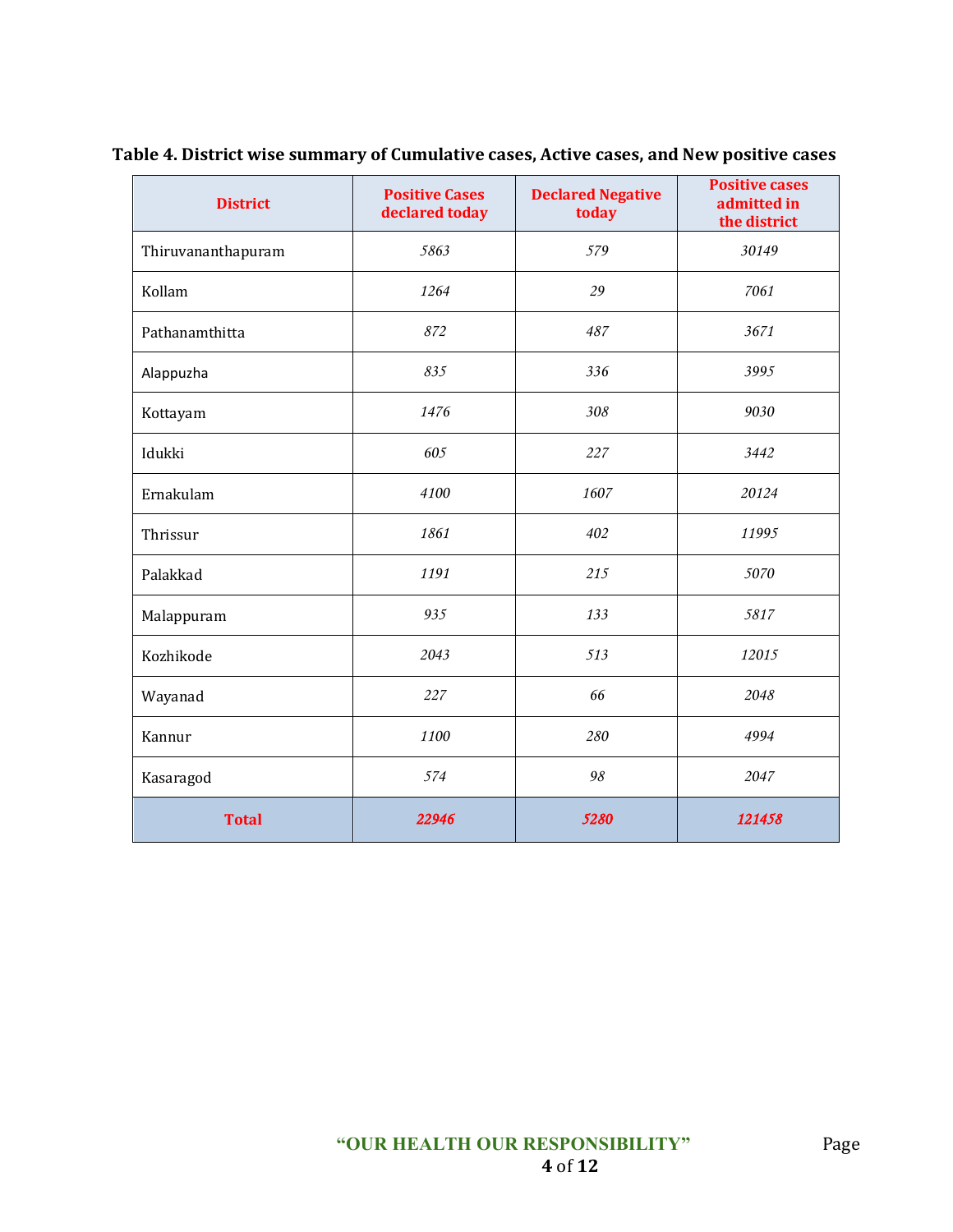| <b>District</b>    | No of<br><b>Deaths</b><br>reported<br>daily<br>(A) | <b>No of deaths</b><br>declared through<br>appeal G.O.(Rt)<br>No.2110/2021/H&F<br><b>WD</b><br><b>Dated 29 September</b><br>(B) | No of pending deaths<br>declaration of the cases up<br>to 18 June 2021 (offline<br>period of death reporting)<br>As per G.O.(Rt)<br>No.2219/2021/H&FWD<br><b>Dated 14 October</b><br>(C) | <b>Death</b><br><b>Cases</b><br>approved<br>today<br>$(A+B+C)$ |
|--------------------|----------------------------------------------------|---------------------------------------------------------------------------------------------------------------------------------|------------------------------------------------------------------------------------------------------------------------------------------------------------------------------------------|----------------------------------------------------------------|
| Thiruvananthapuram | $\overline{\mathfrak{Z}}$                          | 10                                                                                                                              | $\theta$                                                                                                                                                                                 | 13                                                             |
| Kollam             | $\mathbf{1}$                                       | $\theta$                                                                                                                        | $\theta$                                                                                                                                                                                 | $\mathcal{I}$                                                  |
| Pathanamthitta     | $\mathbf{1}$                                       | $\boldsymbol{\mathit{0}}$                                                                                                       | $\theta$                                                                                                                                                                                 | $\mathcal{I}$                                                  |
| Alappuzha          | $\theta$                                           | $\theta$                                                                                                                        | $\theta$                                                                                                                                                                                 | $\theta$                                                       |
| Kottayam           | $\overline{c}$                                     | $\theta$                                                                                                                        | $\theta$                                                                                                                                                                                 | $\overline{c}$                                                 |
| Idukki             | 0                                                  | $\theta$                                                                                                                        | $\theta$                                                                                                                                                                                 | $\theta$                                                       |
| Ernakulam          | $\boldsymbol{\mathit{0}}$                          | 26                                                                                                                              | $\theta$                                                                                                                                                                                 | 26                                                             |
| Thrissur           | $\mathbf{1}$                                       | $\theta$                                                                                                                        | $\theta$                                                                                                                                                                                 | $\mathcal{I}$                                                  |
| Palakkad           | $\overline{4}$                                     | $\theta$                                                                                                                        | $\theta$                                                                                                                                                                                 | $\overline{4}$                                                 |
| Malappuram         | $\theta$                                           | $\theta$                                                                                                                        | $\theta$                                                                                                                                                                                 | $\theta$                                                       |
| Kozhikode          | 6                                                  | $\boldsymbol{\theta}$                                                                                                           | $\boldsymbol{\theta}$                                                                                                                                                                    | 6                                                              |
| Wayanad            | $\theta$                                           | 0                                                                                                                               | $\theta$                                                                                                                                                                                 | $\boldsymbol{\theta}$                                          |
| Kannur             | $\theta$                                           | 12                                                                                                                              | $\theta$                                                                                                                                                                                 | 12                                                             |
| Kasaragod          | $\theta$                                           | 6                                                                                                                               | $\theta$                                                                                                                                                                                 | 6                                                              |
| <b>Total</b>       | 18                                                 | 54                                                                                                                              | 0                                                                                                                                                                                        | 72                                                             |

**Table 5. District wise Death Cases through online and offline mode - post scrutiny status**

• The list of Track A is mentioned in the Bulletin

• The list of Track B and Track C will be very long as we are declaring cumulative cases. These lists are available with the DMO and can be verified on online portal.

• https://covid19.kerala.gov.in/deathinfo/covidDeathDeclarationList.jsp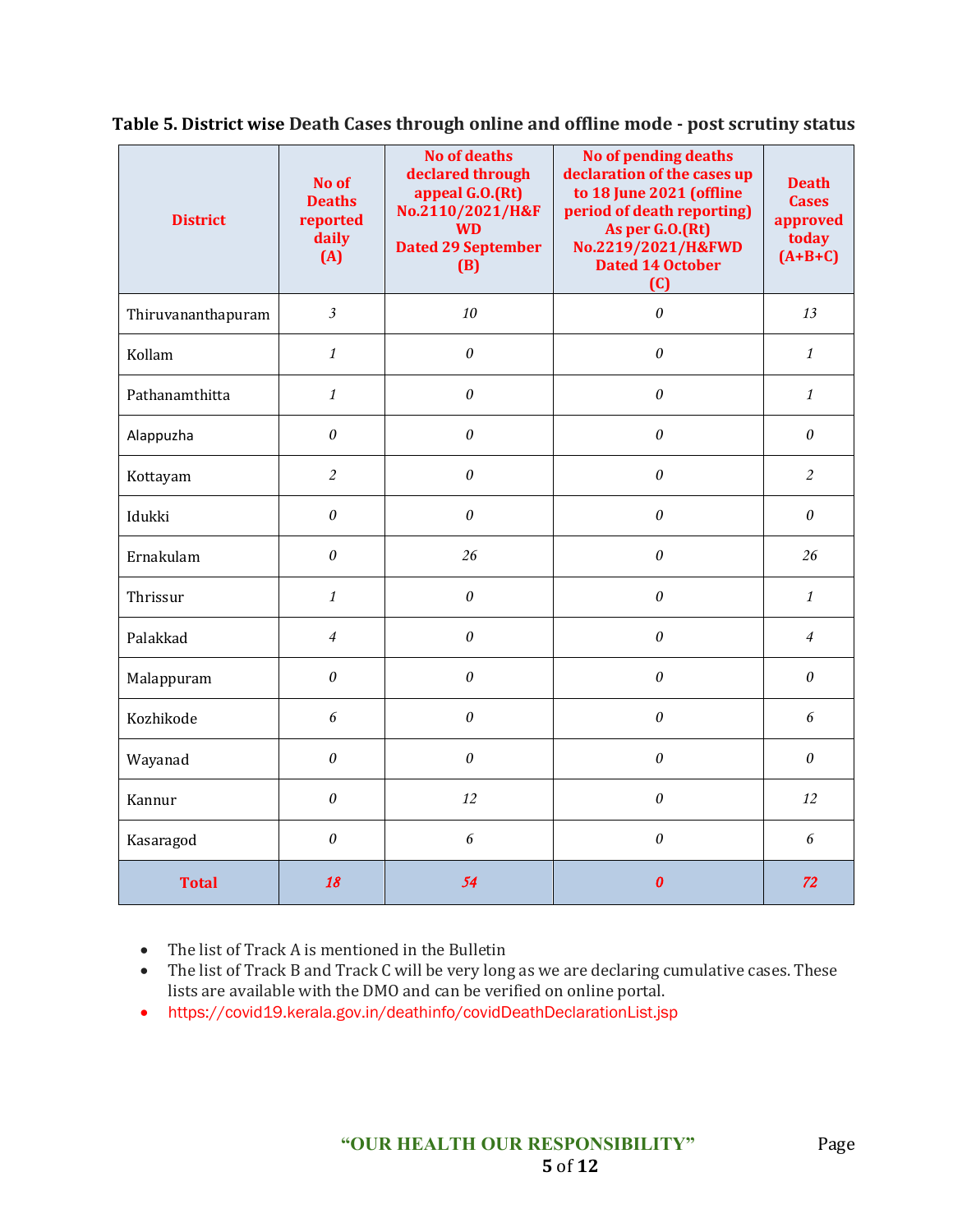# **Table 6. Summary of contact or travel history of COVID-19 cases since 4th May 2020**

| Total cases                                           | 5401278 |
|-------------------------------------------------------|---------|
| Cases with history of International/Interstate travel | 65226   |
| Cases with history of contact                         | 5336052 |

### **Table 7. Summary of contact/travel history of new COVID-19 cases reported in last 24 hours**

| Total cases                                           | 22946 |
|-------------------------------------------------------|-------|
| Cases with history of International/Interstate travel | 181   |
| Cases with history of contact                         | 22323 |
| Cases with no history of travel or contact            | 442   |

#### **Table 8. Details of COVID-19 positive deaths in the last 24 hours**

| SI no.         | <b>District</b>    | <b>Name</b>                       | <b>Place</b>       | Age | Gender | <b>Death Date</b> |
|----------------|--------------------|-----------------------------------|--------------------|-----|--------|-------------------|
| $\mathbf{1}$   | Thiruvananthapuram | <b>Barnabas</b>                   |                    | 70  | Male   | 11-01-2022        |
| $\overline{2}$ | Thiruvananthapuram | Murukesan                         | Thiruvananthapuram | 78  | Male   | 17-01-2022        |
| 3              | Thiruvananthapuram | Shema Bright                      |                    | 60  | Female | 10-01-2022        |
| 4              | Kollam             | Jagadhamma                        | Kunnathur          | 85  | Female | 12-01-2022        |
| 5              | Pathanamthitta     | Presanna                          | Enadimangalam      | 68  | Female | 10-01-2022        |
| 6              | Kottayam           | K <sub>N</sub><br>Chandrasekharan | Mundakayam         | 74  | Male   | 14-01-2022        |
| $\overline{7}$ | Kottayam           | Ponnamma<br>Sivaraman             | Veliyannoor        | 74  | Female | 10-01-2022        |
| 8              | Thrissur           | Raveendran                        | Puthur             | 61  | Male   | 15-01-2022        |
| 9              | Palakkad           | Anwar                             | Alanallur          | 75  | Male   | 16-01-2022        |
| 10             | Palakkad           | K Laila                           | Palakkad           | 64  | Female | 15-01-2022        |
| 11             | Palakkad           | Ramathal                          | Kollengode         | 80  | Female | 15-01-2022        |
| 12             | Palakkad           | Velayudhan                        | Vandazhi           | 83  | Male   | 12-01-2022        |
| 13             | Kozhikode          | Kunhipathu K                      | Naripatta          | 70  | Female | 15-01-2022        |
| 14             | Kozhikode          | Kunhiraman                        | Eramala            | 85  | Male   | 06-01-2022        |
| 15             | Kozhikode          | Mariyam CK                        | Kuruvattur         | 80  | Female | 16-09-2021        |
| 16             | Kozhikode          | Moideen                           | Arikkulam          | 72  | Male   | 11-01-2022        |
| 17             | Kozhikode          | Narayanan                         | Maniyur            | 65  | Male   | 10-01-2022        |
| 18             | Kozhikode          | Shobana                           | Kozhikode          | 64  | Female | 01-01-2022        |

*Detailed list is available with the respective District Medical office (Health)*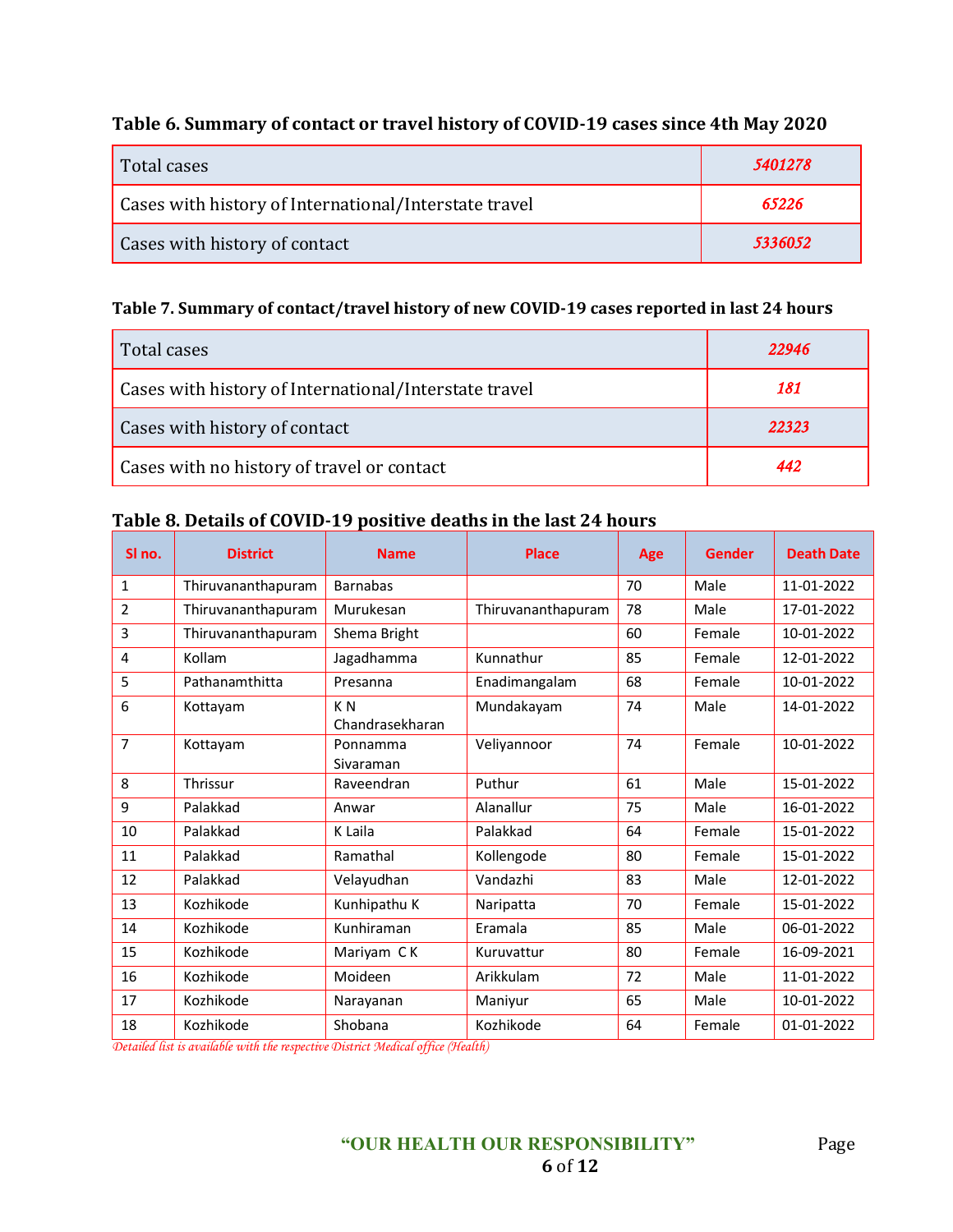### **Table 9. Summary of critical patients**

| Patients in ICUs               |     |
|--------------------------------|-----|
| Patients on Ventilator support | 178 |

*\*The data shown contains ICU and Ventilator data from both government and private hospitals*

# **PART- II COVID-19 TESTING**

# **Table 10. Cumulative number of samples tested**

| <b>Cumulative</b><br><b>Samples</b><br><b>Sent</b> | <b>Cumulative</b><br>routine +<br><b>Sentinel</b><br>samples | <b>Airport</b><br>surveillance | <b>CB NAAT</b> | <b>True</b><br><b>NAT</b> | <b>POCT</b><br><b>PCR</b> | <b>RT</b><br><b>LAMP</b> | Antigen<br><b>Assay</b> |
|----------------------------------------------------|--------------------------------------------------------------|--------------------------------|----------------|---------------------------|---------------------------|--------------------------|-------------------------|
| 42541242                                           | 18321173                                                     | 77321                          | 133519         | 871978                    | 132220                    | 45112                    | 22966233                |

#### **Table 11. Details of new COVID-19 samples in the last 24 hours**

| <b>Samples Sent</b> | Routine +<br><b>Sentinel Samples</b><br>(PCR) | <b>CB NAAT</b> | <b>True NAT</b> | <b>POCT PCR</b> | <b>RT LAMP</b> | Antigen<br><b>Assay</b> |
|---------------------|-----------------------------------------------|----------------|-----------------|-----------------|----------------|-------------------------|
| 69373               | 44775                                         | 141            | 808             | 795             | 160            | 22694                   |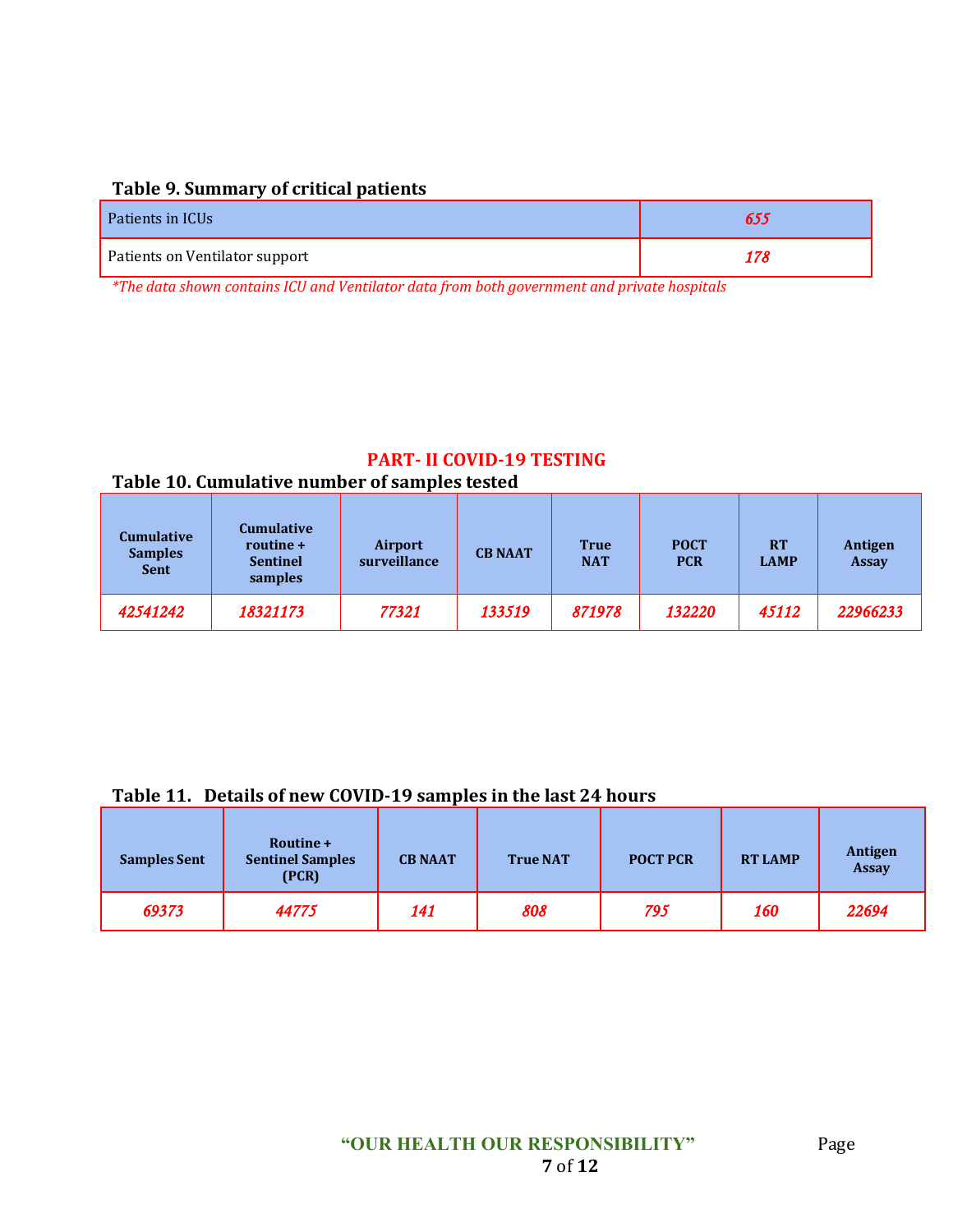# **PART-III SURVEILLANCE**

# **Table 12. District wise distribution of persons under quarantine and isolation**

| <b>District</b>    | <b>Persons under</b><br>observation as<br>on today | <b>Persons under</b><br>home/institutional<br>quarantine as on today | <b>Total persons under</b><br>hospital Isolation as<br>on today | <b>Persons</b><br>hospitalized<br>today |
|--------------------|----------------------------------------------------|----------------------------------------------------------------------|-----------------------------------------------------------------|-----------------------------------------|
| Thiruvananthapuram | 69556                                              | 68421                                                                | 1135                                                            | 153                                     |
| Kollam             | 10213                                              | 9867                                                                 | 346                                                             | 98                                      |
| Pathanamthitta     | 7673                                               | 7320                                                                 | 353                                                             | 19                                      |
| Alappuzha          | 9346                                               | 9216                                                                 | 130                                                             | 30                                      |
| Kottayam           | 20582                                              | 20177                                                                | 405                                                             | $\theta$                                |
| Idukki             | 3841<br>3760                                       |                                                                      | 81                                                              | 8                                       |
| Ernakulam          | 26712                                              |                                                                      | 742                                                             | 75                                      |
| Thrissur           | 14349<br>13937                                     |                                                                      | 412                                                             | 100                                     |
| Palakkad           | 8445                                               | 8251                                                                 | 194                                                             | 25                                      |
| Malappuram         | 14105                                              | 13887                                                                | 218                                                             | 41                                      |
| Kozhikode          | 23887                                              | 23466                                                                | 421                                                             | 40                                      |
| Wayanad            | 13072<br>12977                                     |                                                                      | 95                                                              | 27                                      |
| Kannur             | 12237                                              | 12022                                                                | 215                                                             | 74                                      |
| Kasaragod          | 7069                                               | 6759                                                                 | 310                                                             | 21                                      |
| <b>Total</b>       | 241087                                             | 236030                                                               | 5057                                                            | 711                                     |

# **Table 13. Summary of Travel surveillance 17/01/2022**

| <b>Mode of Travel</b> | <b>Cumulative number of Passengers</b> |
|-----------------------|----------------------------------------|
| International airport | 2961572                                |
| <b>Total</b>          | 2961572                                |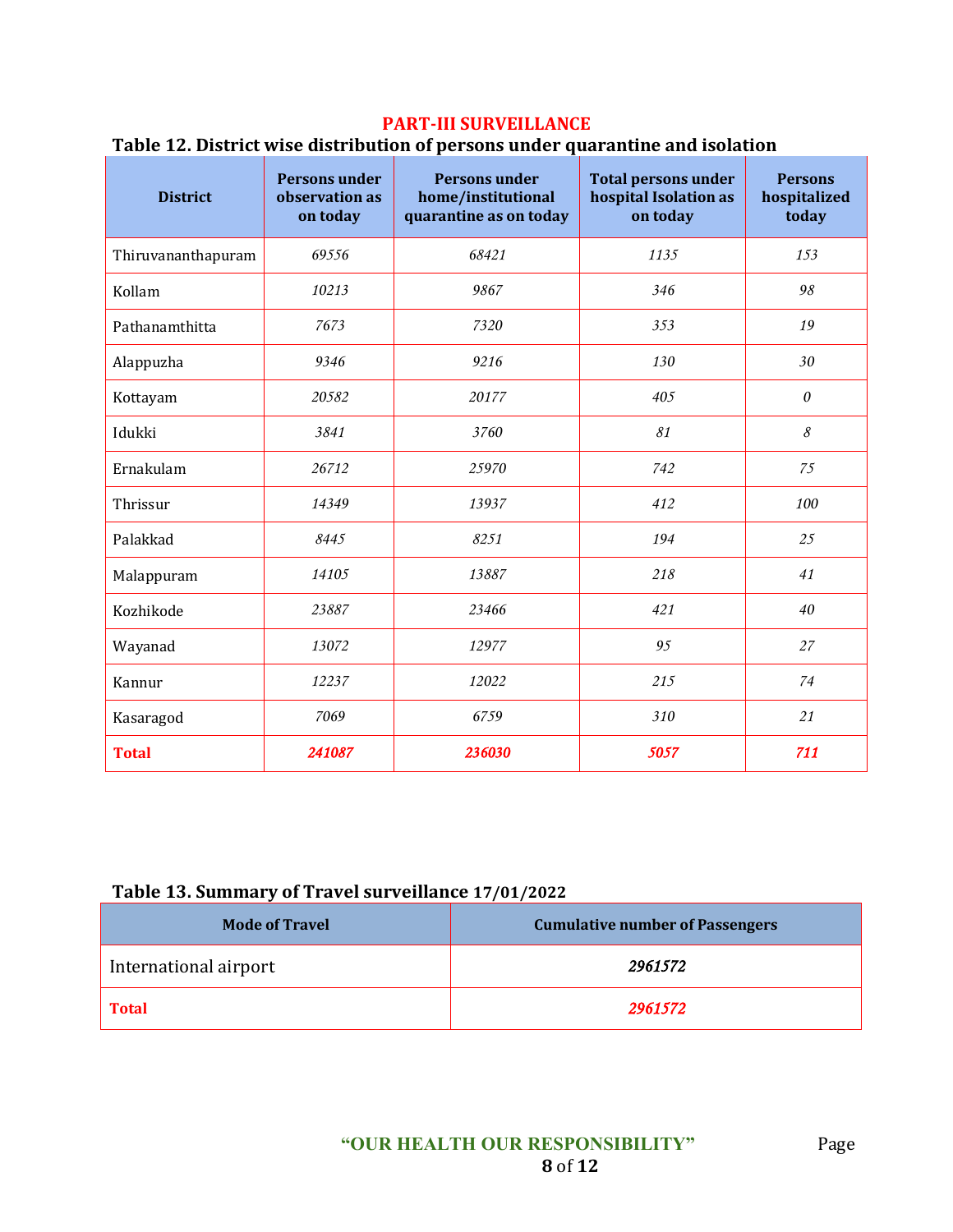# **PART-IV PSYCHOSOCIAL SUPPORT**

**'***Ottakalla Oppamundu***'** is a program for providing Psychosocial support to the people in quarantine, isolation, school children and other categories of population as well as to the community in general. **828** Mental Health Personnel including Psychiatrists, Psychiatric Social Workers, Clinical Psychologists, and Counsellors are working and have given psychosocial support.

### **Table.14. Psychosocial support provided through the program "Ottakalla Oppamundu"**

| No. of Psychosocial workers                                                                                                                       | 828         |
|---------------------------------------------------------------------------------------------------------------------------------------------------|-------------|
| Total Psychosocial support calls made to persons in quarantine/isolation.                                                                         | 74,37,384   |
| Total psychosocial support follow-up calls made                                                                                                   | 32, 12, 102 |
| Total Post COVID calls                                                                                                                            | 11,33,087   |
| Total calls made to persons under treatment for mental illnesses, migrant<br>labourers, differently abled children, elderly persons staying alone | 3,48,860    |
| Total Psychosocial support calls to school children                                                                                               | 9,95,702    |
| Total psychosocial support calls to health care workers                                                                                           | 64,194      |
| Total Psychosocial support calls received in helpline numbers                                                                                     | 92,079      |
| Total calls to all categories of Persons                                                                                                          | 1,32,83,408 |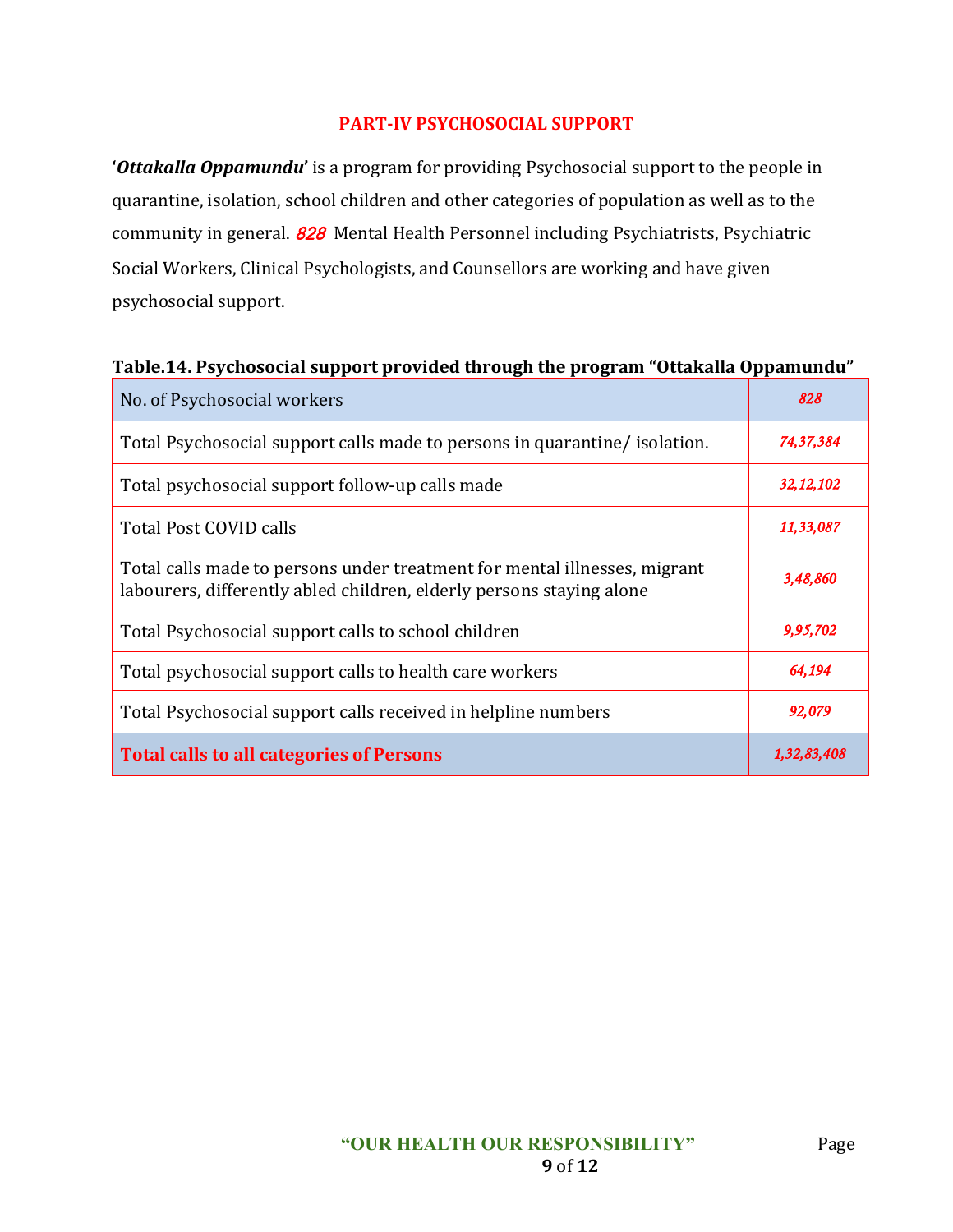| Annexure-1: List of Hotspots as on 17/01/2022   |                 |              |                |
|-------------------------------------------------|-----------------|--------------|----------------|
| Panchayaths and Urban Wards with WIPR >10       |                 |              |                |
| <b>Sl.No</b>                                    | <b>District</b> | <b>LSG</b>   | <b>Ward No</b> |
|                                                 | Ernakualm       | Kalloorkkadu | 8,7            |
| $\mathcal{D}$                                   | Ernakualm       | Pothanicadu  |                |
| 3                                               | Ernakualm       | Aikaranad    |                |
| 4                                               | Ernakualm       | Keerambra    | 10             |
|                                                 | Wayanad         | Vythiri      |                |
| As per G.O(Rt) No.643/2021/DMD dated 18.09.2021 |                 |              |                |

# **PART-V ANNEXURES**

# *DISTRICT WISE ABSTRACT*

| $SL$ No | <b>Name of District</b> | WIPR $(>10)$       |                     |
|---------|-------------------------|--------------------|---------------------|
|         |                         | <b>No. of LSGs</b> | <b>No. of Wards</b> |
|         | Ernakulam               |                    |                     |
|         | Wayanad                 |                    |                     |
|         | <b>Total</b>            |                    |                     |

| <b>References</b>                                 |  |  |
|---------------------------------------------------|--|--|
| 1. Thiruvanathapuram: Nil                         |  |  |
| 2.Kollam: Nil                                     |  |  |
| 3. Pathanamthitta: Nil                            |  |  |
| 4. Kottayam: Nil                                  |  |  |
| 5.Alappuzha: Nil                                  |  |  |
| 6.Idukki: Nil                                     |  |  |
| 7. Ernakulam: 3804/2020/D2 dated 07.12.2021       |  |  |
| 8. Thirissur: Nil                                 |  |  |
| 9.Palakkad: Nil                                   |  |  |
| 10.Malappuram: Nil                                |  |  |
| 11.Kozhikkode: Nil                                |  |  |
| 12. Wayanad: DCWYD/2671/2021/DM5 dated 04.12.2021 |  |  |
| 13. Kannur: Nil                                   |  |  |
| 14. Kasaragod: Nil                                |  |  |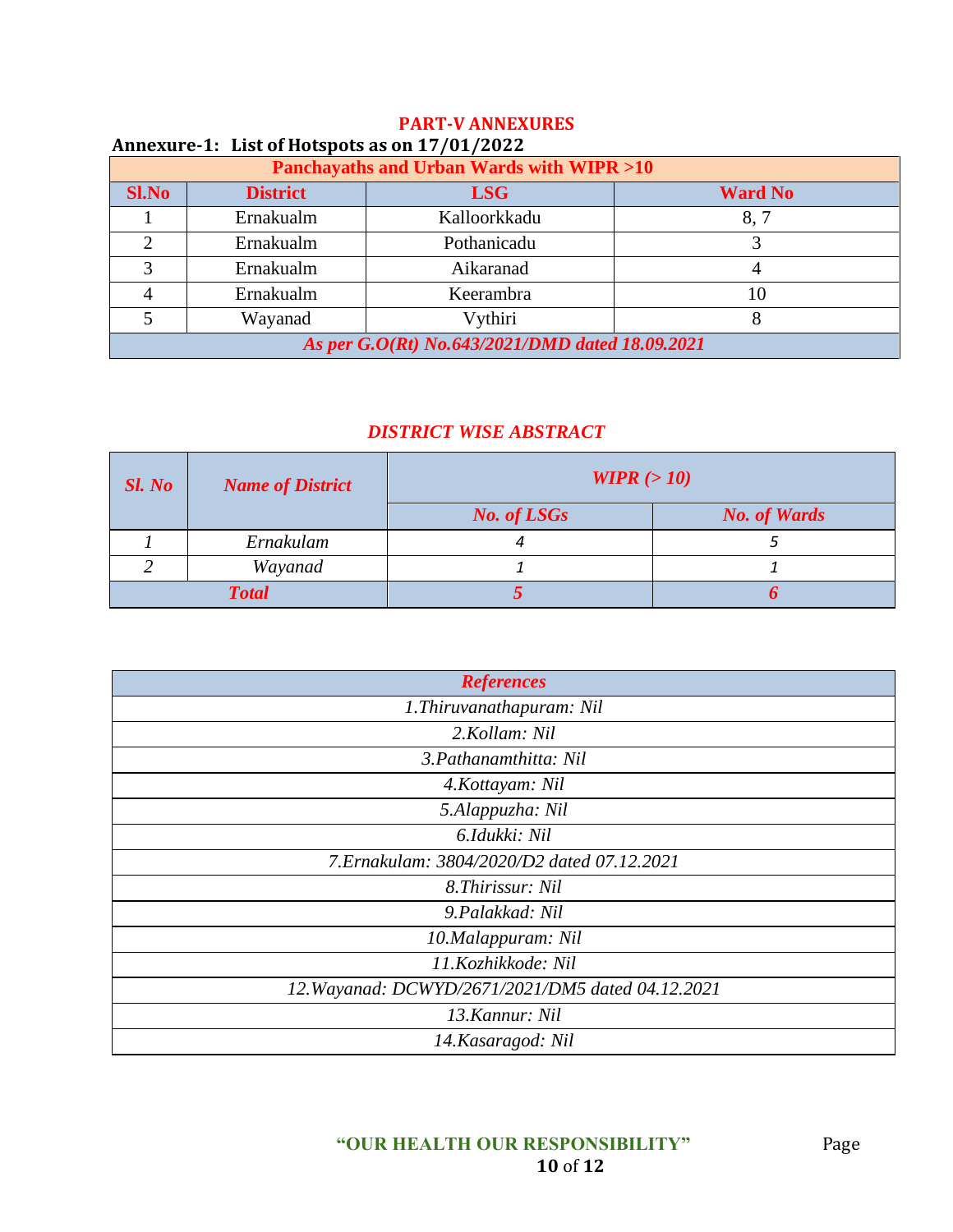| <b>District</b>    | <b>Covid 19 Control Room Numbers</b>   | <b>Oxygen War Room Numbers</b> |
|--------------------|----------------------------------------|--------------------------------|
| Thiruvananthapuram | 9188610100, 1077, 0471 277 9000        | 7592939426, 7592949448         |
| Kollam             | 0474 2797609, 2794006, 8589015556      | 75920 03857                    |
| Alappuzha          | 0477 2239999, 2238642, 2238651         | 7594041555                     |
| Pathanamthitta     | 0468 2222515, 0468 2228220             | 1077, 8547715558               |
| <b>Idukki</b>      | 18004255640, 0486 2232220, 2233118     | 18004255640, 04862233118       |
| Kottayam           | 9188610014, 9188610016, 0481 2304800,  | 0481 256 7390                  |
|                    | 0481 2583200, 0481 2566100, 0481       |                                |
|                    | 2566700, 0481 2561300                  |                                |
| Ernakulam          | 0484 2368702, 0484 2368802, 0484       | 75940 46167                    |
|                    | 2368902                                |                                |
|                    | Guest Control Room 9072303275,         |                                |
|                    | 9072303276                             |                                |
|                    | WhatsApp Number 9400021077             |                                |
| Thrissur           | 9400066921, 9400066922, 9400066923     | 9400063430, 7034099935         |
| Palakkad           | 0491 251 0580, 04912510583             | 0491251 0577, 8848902376       |
|                    | 0491 251 0575, 0491 251 0576, 251 0574 |                                |
| Malappuram         | 0483 2737858, 0483 2737857,0483        | 0483 2952950                   |
|                    | 2733251, 0483 2733252, 2733253         |                                |
| Calicut            | 0495 2371471, 0495 2376063             | 75940-01419, 7594001485        |
|                    | Collectorate 0495 2371002              |                                |
| Kannur             | 0497 2700194, 2713437, 9400066062,     | 8281899687                     |
|                    | 9400066616                             |                                |
| Wayanad            | 04936 202343, 04936 202375             | 9526831678                     |
| Kasaragod          | 9946000493, 9946000293                 | 9645002811                     |

### **Annexure-2:** District Covid 19 Control Room Numbers Oxygen War Room Numbers

### **Annexure-3: Table of links to documents, guidelines, and websites**

| Dashboard                        | https://dashboard.kerala.gov.in/                                              |
|----------------------------------|-------------------------------------------------------------------------------|
| Daily Bulletin                   | http://dhs.kerala.gov.in/@ഡയിലി-<br><u>ബുള്ളറ്റിന്%E2%80%8D/</u>              |
| <b>Guidelines and Advisories</b> | http://dhs.kerala.gov.in/ஜつ(のの-<br>നിര്%E2%80%8D <b>ദേശ</b> ങ്ങള്%E2%80%8D/   |
| Awareness materials              | https://www.dropbox.com/sh/l2h2n9hu737lea3/AAD43CHbe<br>dUZa 8PUY9v3m0Wa?dl=0 |
| Posters                          | http://dhs.kerala.gov.in/photo-gallery/                                       |
| COVID-19 Jagratha                | https://covid19jagratha.kerala.nic.in/                                        |
| E Sanjeevani                     | https://esanjeevaniopd.in                                                     |
| <b>NHM Kerala</b>                | https://arogyakeralam.gov.in/                                                 |